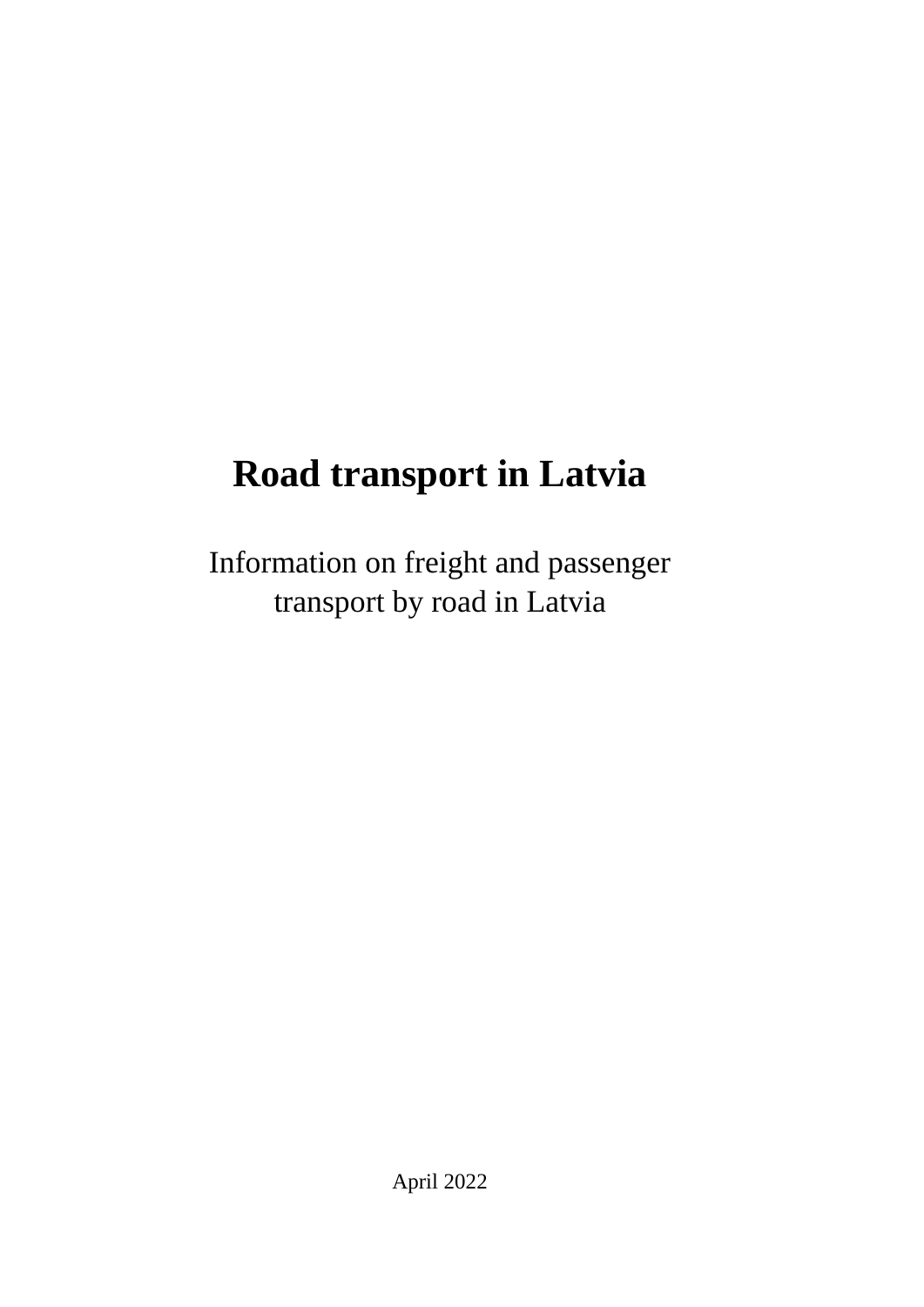# **1. Freight transport**



#### **The number of licensed freight transport operators**

*\* data on 31.03.2022*



## **The number of licensed freight vehicles**

**The number of freight vehicles performing national transport operations** 

*\* data on 31.03.2022*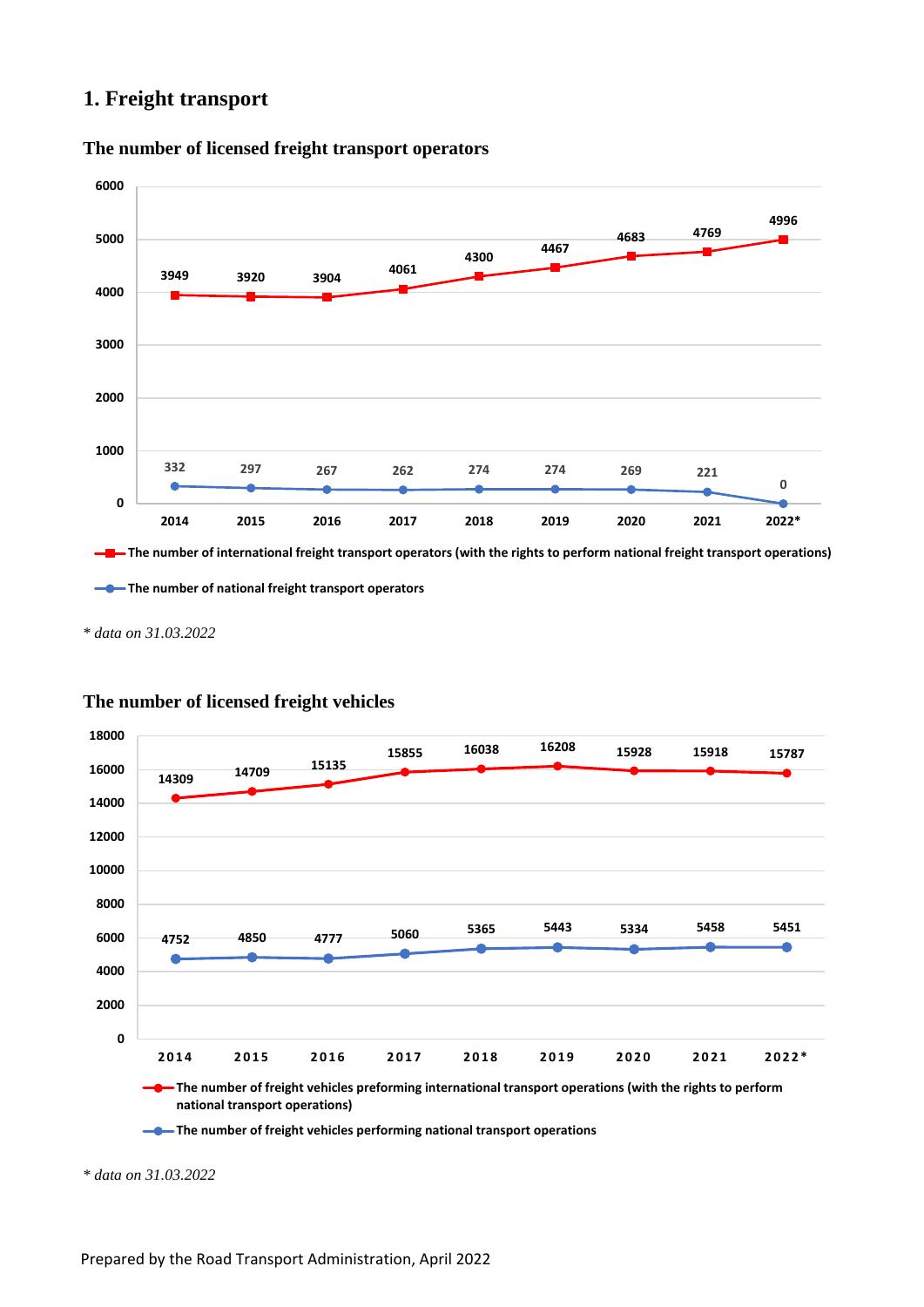

**The distribution of the fleet by emission standards involved in the international transport operations (with the rights to perform national transport operations)**

*\* data on 31.03.2022*



# **Cargo turnover performed by Latvian road hauliers** *(mln tonne-kilometres)*

*source: Central Statistical Bureau of Latvia*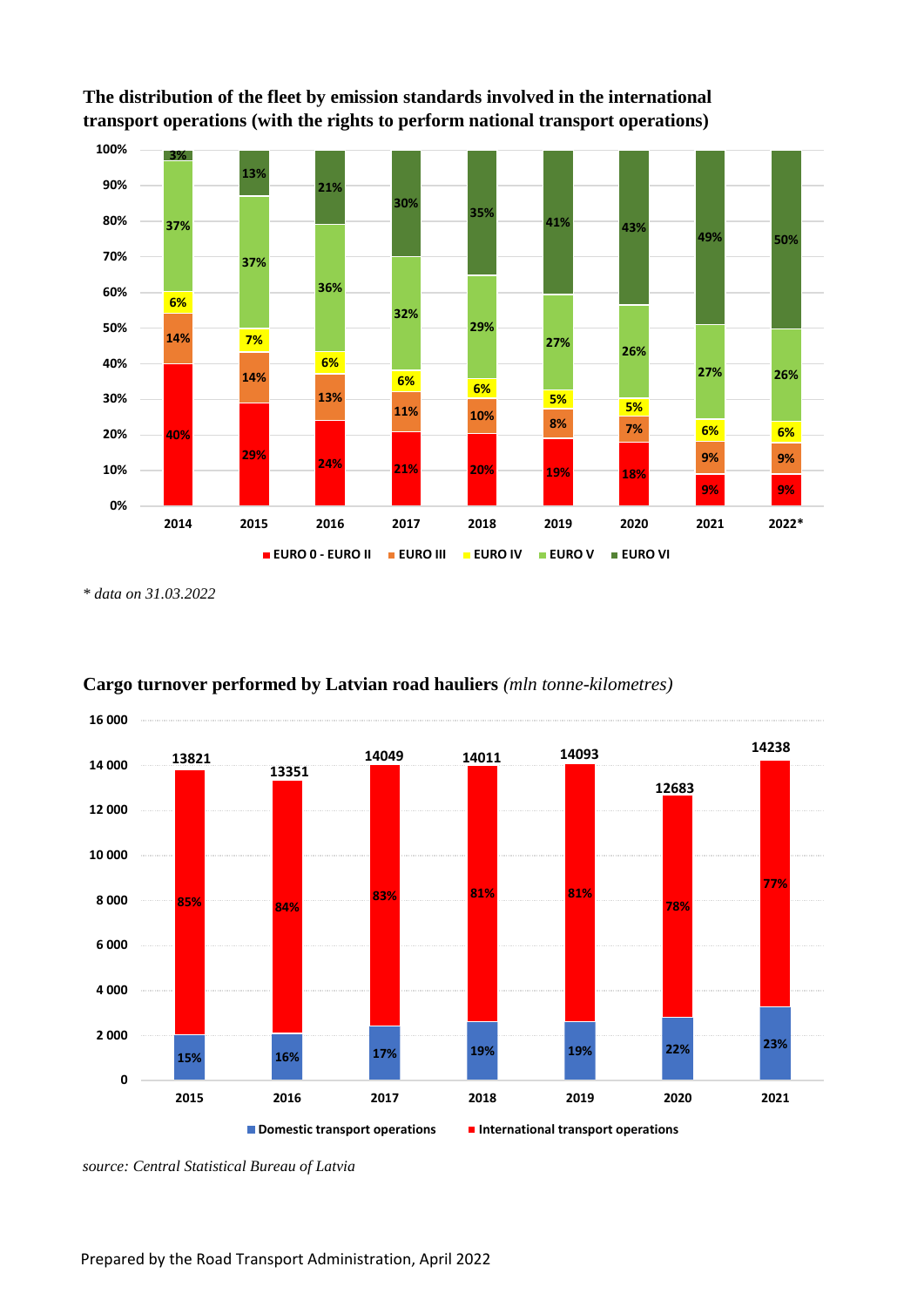# **2. Passenger transport**



**The number of licensed passenger transport operators**

*\* data on 31.03.2022*



## **The number of licensed passenger vehicles**

**The number of passenger vehicles preforming international transport operations (with the rights to perform national transport operations)**

*\* data on 31.03.2022*